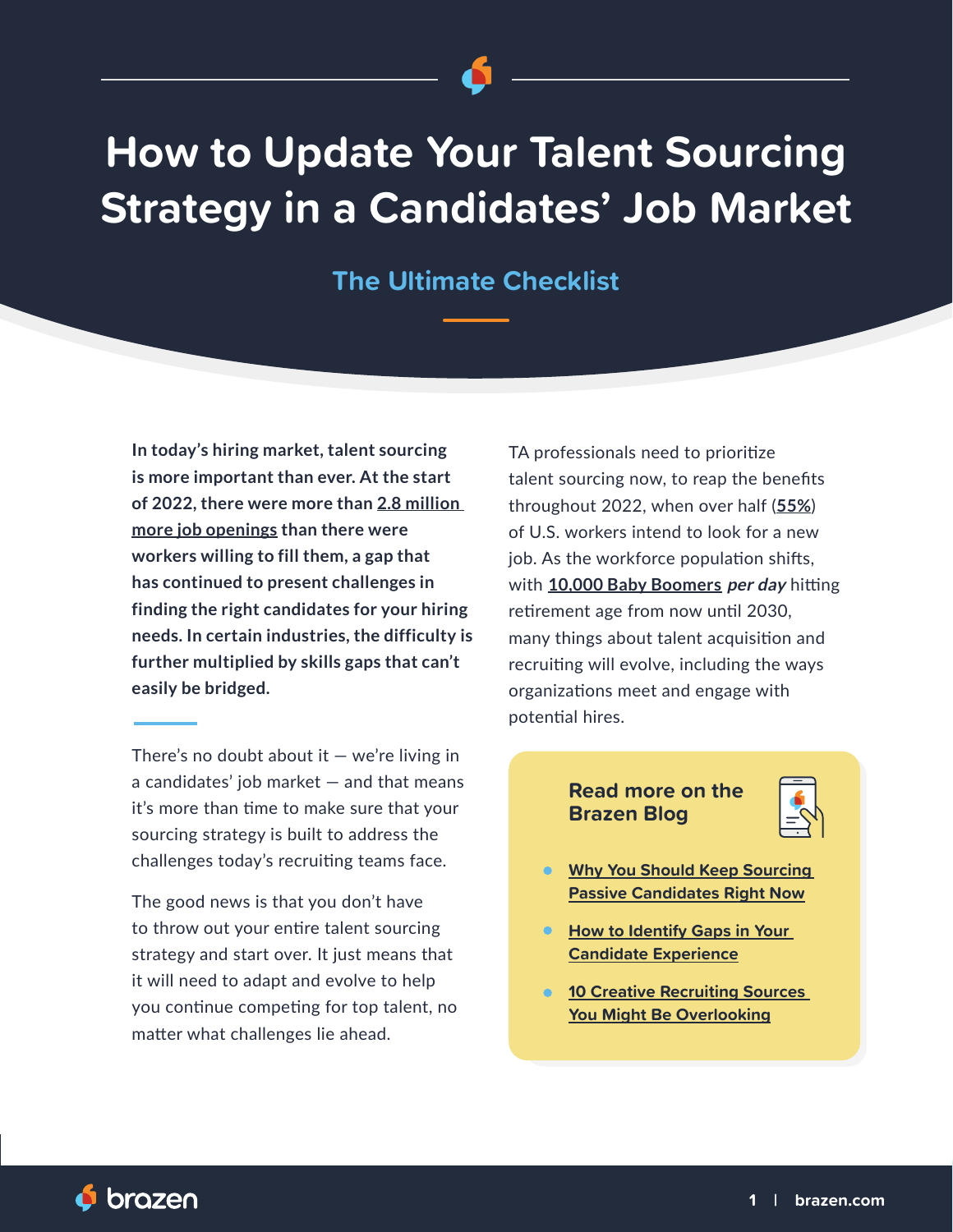

Whether you already have a talent sourcing strategy or are thinking about creating one, this tool will teach you what is crucial to an effective talent sourcing strategy. It can also walk you through the process of updating your strategy in order to position your team for success in 2022 and beyond.

Let's start with what you need to do to define, map out, and organize your talent sourcing strategy in the following three stages:

## **Anatomy of a Talent Sourcing Strategy**

### **Stage 1: Identifying Talent**

| What types of candidates do you really need to meet? Put  |
|-----------------------------------------------------------|
| your assumptions aside and talk to the people within your |
| organizations who know best (i.e. your hiring managers).  |

- Review and update (or create, if none) candidate criteria derived from actual job requirements
- List all necessary skills (hard and soft)
- List the 'nice to have' qualities that would make a candidate ideal separately
- Remove any unnecessary skills that aren't needed for this role
- Include a candidate profile for each type of open position (now and in the coming months/year)
- Check the job listing for **[biased language](https://www.brazen.com/resources/how-to-bias-check-your-hiring-process)** to be more inclusive

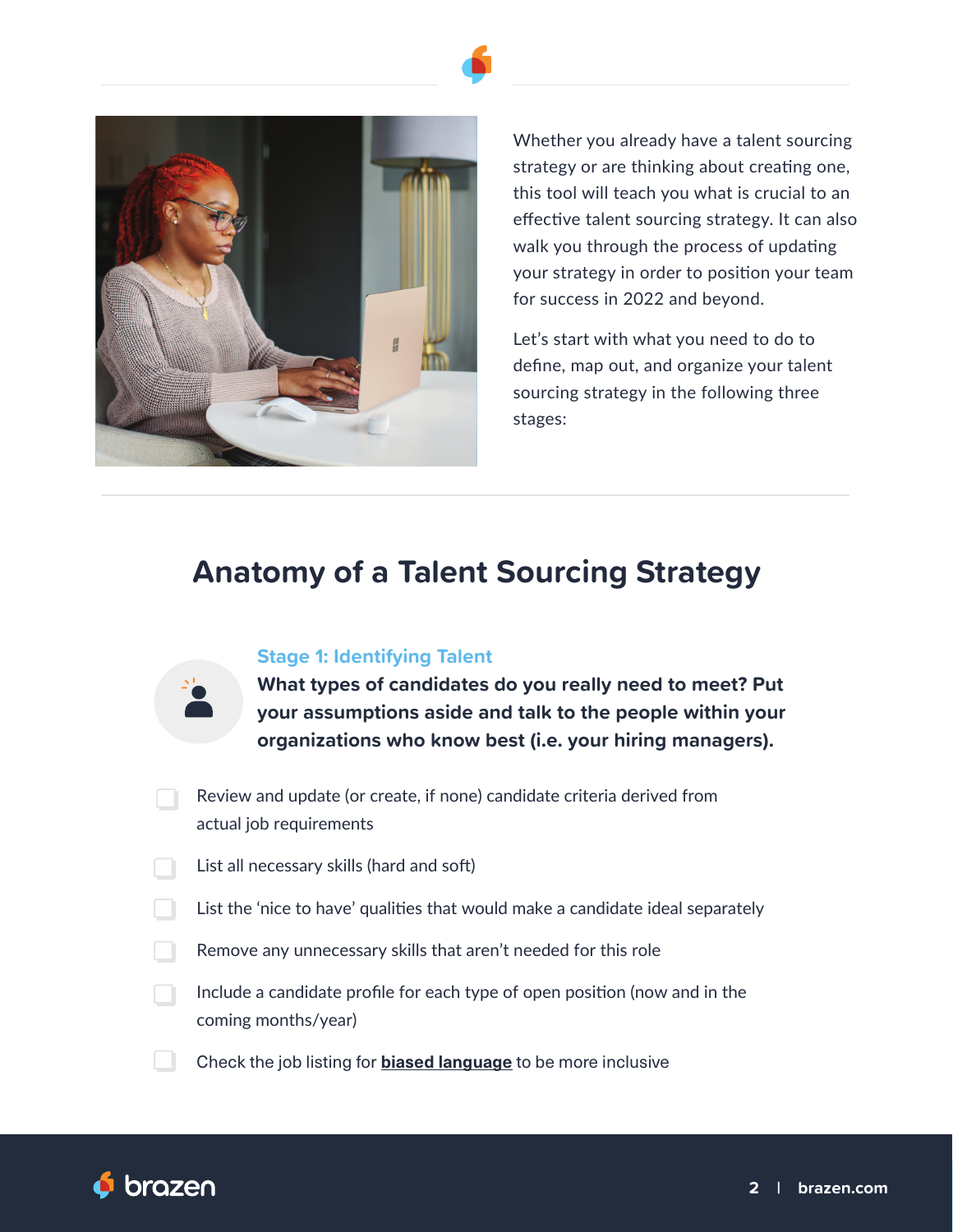

**Stage 2: Locating Talent** 

**Leverage a variety of recruiting sources to find matching candidates.**

- Make a list of available recruiting sources
- List the types and specific sources you plan to use
- Brainstorm additional sources you could quickly tap into to expand your reach
- Include a social media strategy (make it as broad or as specific as you need)



### **Stage 3: Building Relationships**

**Nurture connections with individual candidates as well as new talent pools.**

Include your present and/or ideal communication strategy (may be very similar or even identical to your engagement strategy for other types of candidates) and detail how it works across the sourcing process. Many organizations don't have this documented, but don't let that stop you. Keep it handy for the next part of our talent sourcing tool, which shows you how to update it so it's relevant today and tomorrow.

Effective talent sourcing requires time and attention. Depending on the size of your TA team, consider assigning this responsibility to just one or two people, rather than expecting each recruiter to do their own sourcing on top of screening and interviewing candidates. Another smart option may be outsourcing your talent sourcing efforts—especially **[sourcing for your virtual career fairs](https://www.brazen.com/solutions/sourcing-marketplace)**—so your recruiting team can focus on what they do best: building strong relationships and delivering positive candidate experiences.

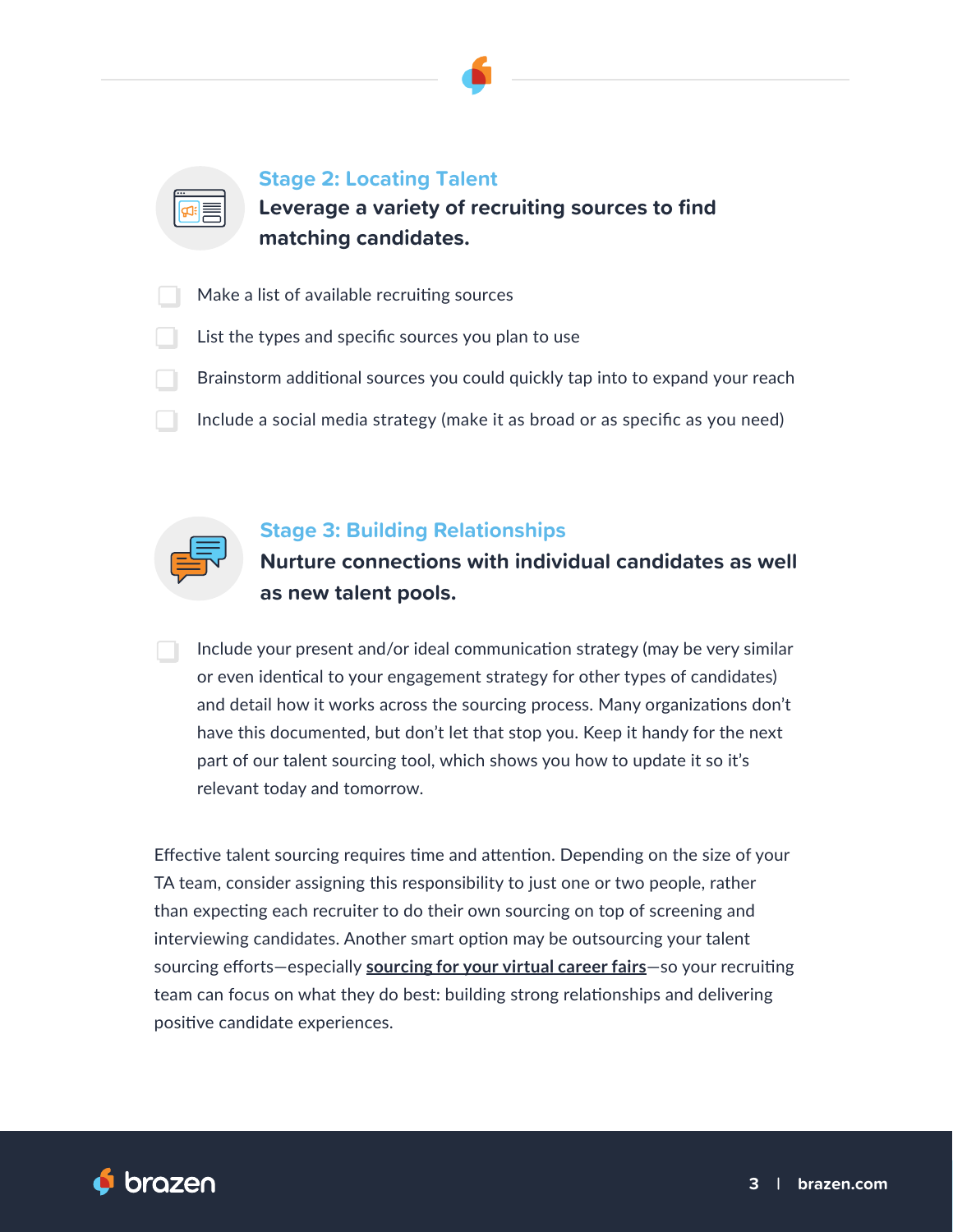# **How to Make Sure Your Talent Sourcing Strategy Works in the Present**

So you've mapped out your current talent sourcing strategy— great! Now let's determine how effective it will be in today's competitive talent market. Whether you decide to tackle sourcing in-house, outsource the process, or use a hybrid approach, the following steps will help you update your talent sourcing efforts and modernize your strategy to respond to the emerging conditions currently seen in the talent market.



### **Phase 1:**

### **Audit Your Current Talent Sourcing Strategy**

- Take stock of your existing sourcing strategy (and if you don't have good documentation on it, now's the time to start building it).
- Gather any sourcing data you can access through your virtual events platform, your ATS, and other tools you have in place to track candidate sources.
- Measure your sourcing efforts (or revisit reports if you've already been doing this) to uncover which parts of your strategy have been effective and which have not. Look primarily at the traffic on your careers site, chats with your recruiting chatbot and/or live recruiter chats, and new candidates in your talent database.
- Deprioritize the sourcing efforts with poor results (remove from strategy entirely or reduce usage).

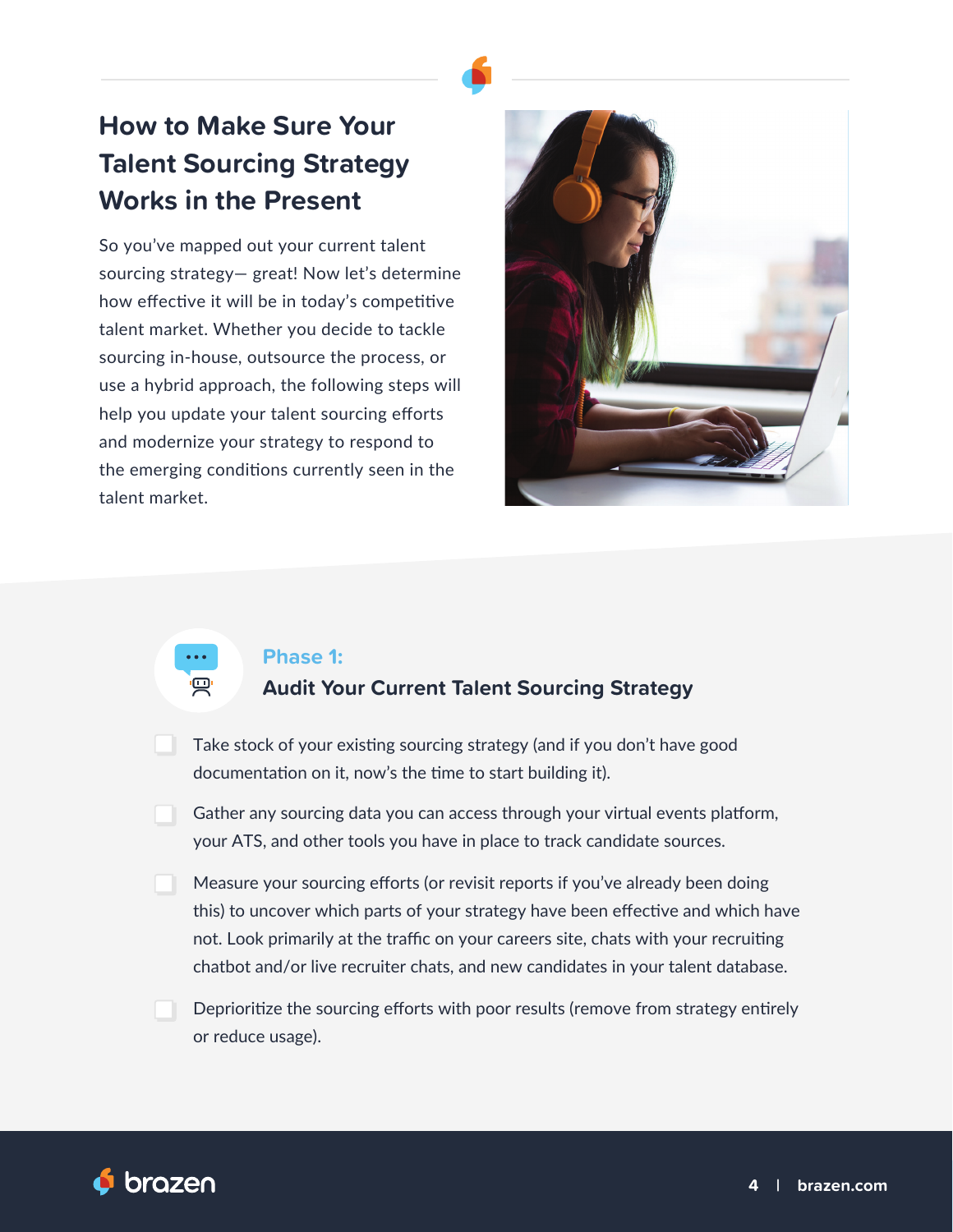

三米

### **Infuse Each Stage of Your Sourcing Strategy with Fresh, Creative Tactics**

### **Stage 1: Update candidate profiles**.

You can't find the right candidates if you don't know exactly what you're looking for. Many employers are pulling back from educational requirements and shifting to skills-based hiring, prioritizing aptitude and potential over traditional experience. Earmark specific positions if up-skilling or on-the-job training are viable options for broadening the candidate search and make sure to communicate this to your prospective candidates too.

#### **Stage 2: Get creative about talent sources and tactics**.

Include sources you might have overlooked in the past, like HBCUs and professional industry organizations and events (for more creative talent sourcing, read our post on **[10+ Recruiting Sources You May be Overlooking](https://www.brazen.com/resources/creative-recruiting-sources)**.) Updating **[the](https://www.brazen.com/resources/sourcing-hacks)  [way you approach sourcing](https://www.brazen.com/resources/sourcing-hacks)** with fresh best practices can also help you produce better results.

### **Stage 3: Leverage consistent communication.**

Host ongoing virtual events to keep candidates engaged. For example, you could **[host a variety of events](https://www.brazen.com/resources/recruiting-event-ideas)**, such as informational and educational events, updates on job openings, events highlighting your employee resource groups, meet the executive team, culture events, and more. Ask candidates how often they want to hear from you (offer options) and deliver on that schedule, through the channels they select.

### **Level Up: Integrate [job posting chat and careers site chat](https://www.brazen.com/solutions/quickchat-faq-concierge)**.

Allow candidates to talk to you before they apply. Offering early engagement opportunities is a great way to get candidates to take the next step as they become more invested in your employer brand, not just your jobs. Consider **[working with sourcing experts like Brazen](https://www.brazen.com/resources/sourcing-marketplace-hiring-events-1)** to easily market and scale up your hiring efforts by driving new candidates to your hiring events and tapping into qualified and diverse talent pools that you're currently missing out on.